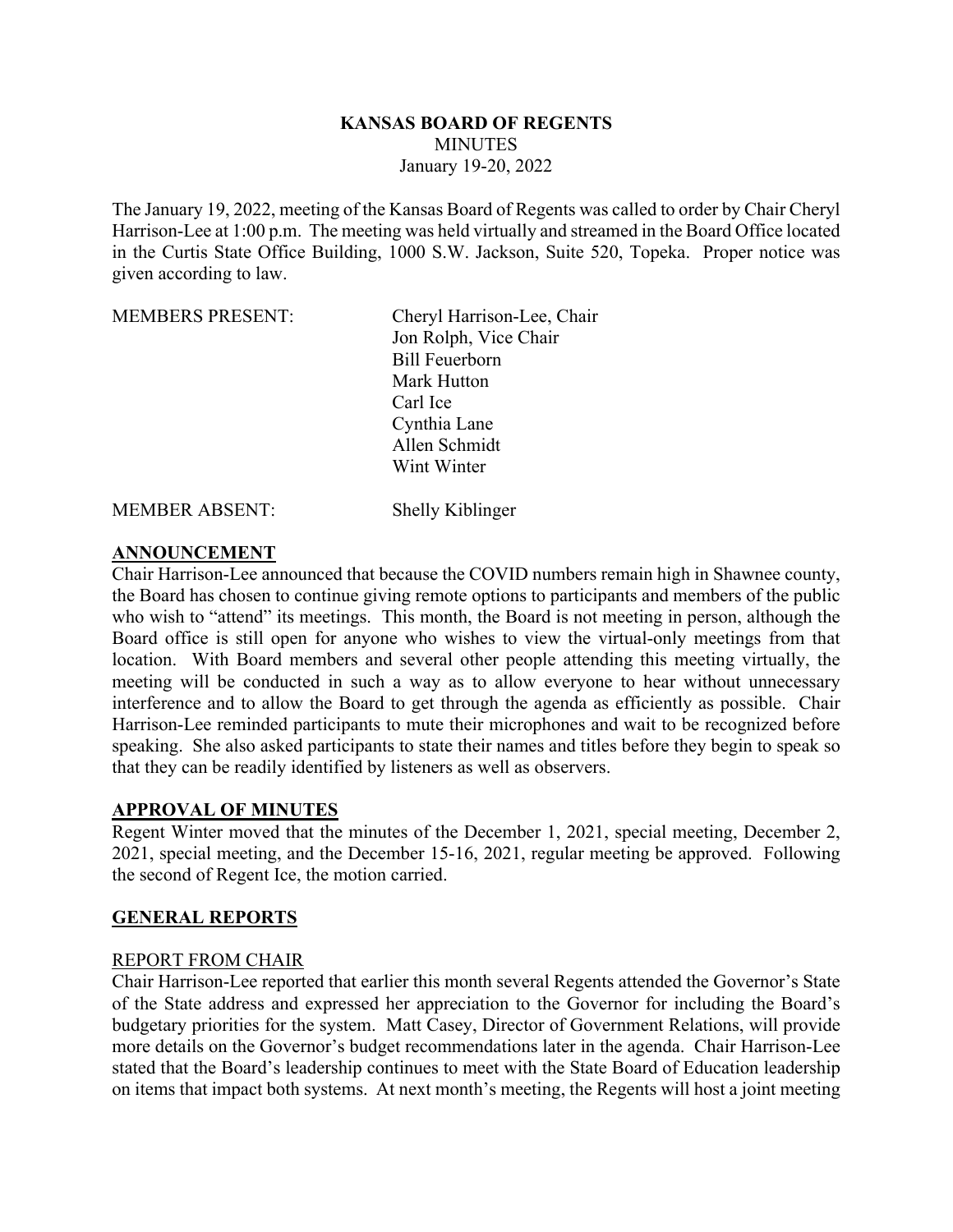with the State Board of Education to continue discussions on these items. Last month, the Board and CEOs participated in a communication and planning strategies work session led by the Kansas Leadership Center. The Chair believes it is important for the Board to continue its discussion on this topic but wants the discussion to take place when the Board and CEOs can meet in person. She plans to have this as a topic for the February meeting and noted that Vice Chair Rolph will be leading this effort. The KU Hospital Authority continues to work on its timeline and strategies centered around how it can partner with the higher education system on economic development opportunities, and the Chair will continue to provide updates on this initiative as it moves forward. Chair Harrison-Lee announced that this is President Myers' last Board meeting before his retirement. She thanked him for his service to Kansas State University and to the State of Kansas and presented Board Members' gift to him, which is a landscape print of a Kansas wheat field taken by a local artist.

# REPORT FROM PRESIDENT AND CEO

President Flanders stated he is pleased that Governor Kelly included the Board's budget priorities in her recommendations. The next step in the system's advocacy efforts will focus on communicating to the Legislature about why these funds are so important to the Board's strategic plan and for the state's economic prosperity. With the start of the legislative session, President Flanders has been busy testifying at legislative committee meetings. Early this week he presented neutral testimony on the Promise Act Trailer bill during a Senate Education Committee meeting. President Flanders stated that later in the agenda the Board will consider whether it wants to support this bill. President Flanders reported that the SPARK Executive Council and the State Finance Council approved the Board's GEER 2 plan to administer \$11.7 million for programs that benefit students. A portion of these funds will be used for the system's engagement with Georgia State University's National Institute for Student Success, which will conduct an analysis on how the institutions can address enrollment gaps and increase opportunities for underserved populations. President Flanders stated that the Board of Regents is required by statute to submit a number of annual reports to the Legislature. He highlighted two new reports that will be submitted this year – the Promise Scholarship Act report and the Kansas Challenge Act report. President Flanders also reported that the Board's Student Health Care Task Force continues to meet and illustrated the importance of the Task Force's work with the example of a top tier university in the nation recently agreeing to a \$490 million settlement of abuse cases that had been filed against it.

# REPORT FROM COUNCIL OF FACULTY SENATE PRESIDENTS

Janet Stramel presented the Council of Faculty Senate Presidents report. The Council discussed the COVID-19 policy request, which is on the Board's agenda, that would grant a one-year tenureclock extension for the faculty cohort who began their appointments during the Fall 2020 semester. The Council supports this request because the pandemic is still causing disruptions to scholarly work and teaching. The Council is beginning its review of the Advanced Placement (AP) cut scores for college credit and will report the results of its review at the May Board meeting. Dr. Stramel also stated that the Council is encouraged by the Governor's higher education budget recommendations.

# REPORT FROM STUDENTS' ADVISORY COMMITTEE

Mark Faber presented the Students' Advisory Committee report. The Committee has been busy planning for its student higher education day at the Statehouse, which will be scheduled for either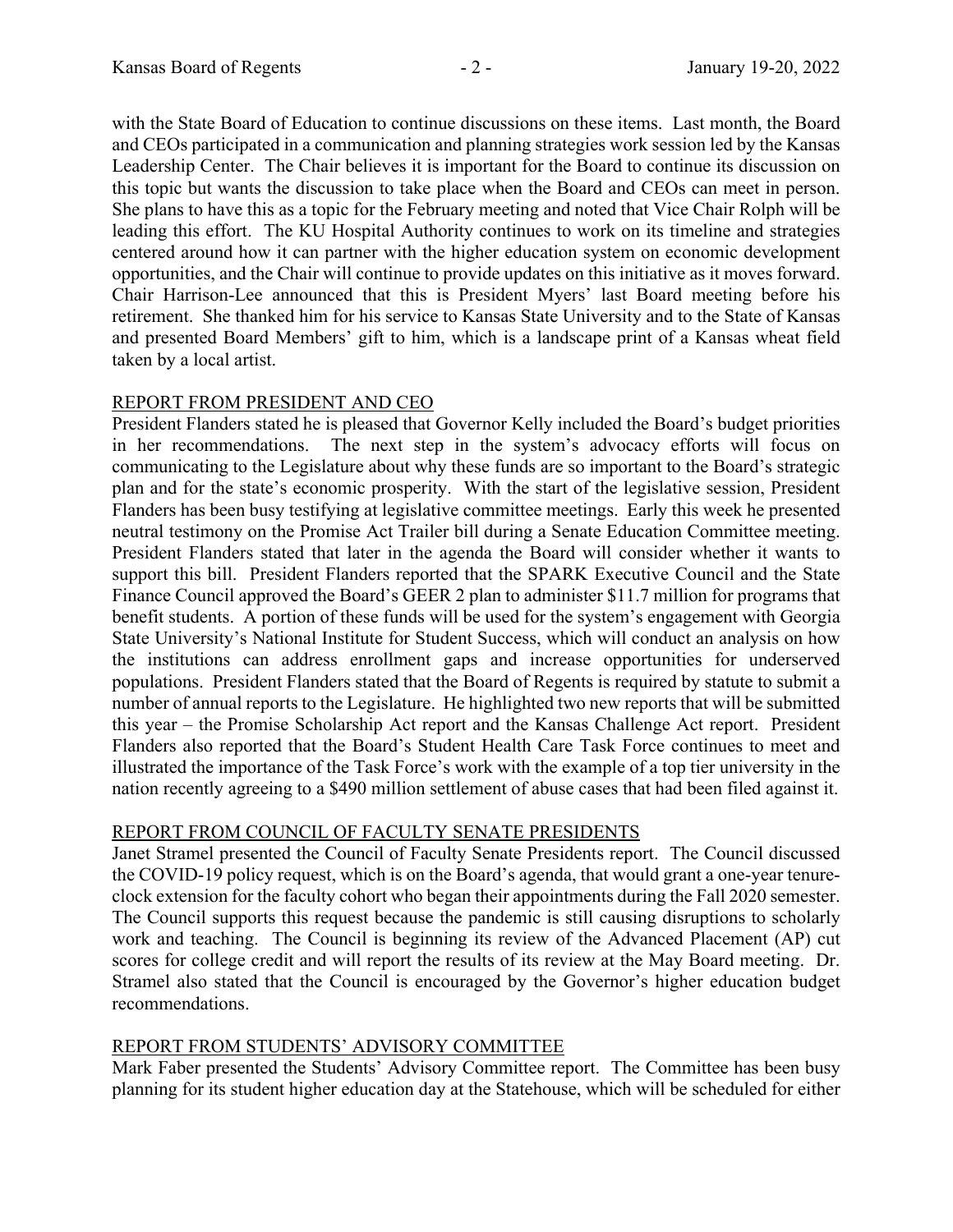March 8 or March 9. The student's legislative committee will start talking to legislators about the Committee's priorities before the student's official higher education day at the Statehouse. The Committee plans to advocate for current bills that help higher education and the Governor's higher education budget recommendations. The students also want the Legislature to consider funding to support additional mental health services on the campuses. At next month's meeting, the Committee is planning to discuss its goal centered around student health insurance.

# **STANDING COMMITTEE AND OTHER REPORTS**

### ACADEMIC AFFAIRS

Regent Rolph presented the Board Academic Affairs Standing Committee report. The Committee heard from nine colleges that did not meet the threshold requirement to be eligible for 100 percent of potential performance funding dollars. Because the pandemic is still impacting the institutions and their ability to meet certain performance metrics, the Committee decided to approve these colleges' requests for 100 percent funding. As a result, all the state universities, community colleges, technical colleges, Washburn University and the Washburn Institute of Technology will be eligible for 100 percent of performance funding. Regent Rolph stated the performance funding review process was structured to allow the Board to address unforeseen circumstances like the ongoing impact of the pandemic. However, he asked that the Committee review the performance reports over the next year to make sure the metrics are aligned with the Board's strategic plan. Additionally, Regent Rolph noted that the Committee tabled the discussion on Kansas State University's request to offer an Applied Science Degree in Unmanned Aircraft Systems. K-State requested more time to continue its discussions with Cloud County Community College and Wichita State University Campus of Applied Sciences and Technology.

#### AMEND AGENDA

Regent Rolph asked Chair Harrison-Lee to amend the Board's agenda to remove item two under the Academic Affairs discussion agenda – Act on Request to Officer an Associate of Applied Science in Unmanned Aircraft Systems – KSU. Chair Harrison-Lee amended the agenda as requested.

Regent Schmidt stated that at the Committee meeting he voiced his concerns about workforce shortages in the healthcare field, and he would like to look to see if there is anything the Board or Legislature can do regarding clinical placements and increasing adjunct faculty who teach healthcare courses.

# FISCAL AFFAIRS AND AUDIT

Regent Hutton stated that the Fiscal Affairs and Audit Standing Committee received the annual internal audit reports from five of the state universities. The auditors provided information on the standards they follow and reviewed their audit outcomes over the last year. Director Bristow then presented an overview of the maintenance assessment presentation that the Board will receive later in the Agenda. Regent Hutton thanked the university businesses officers and facilities staff for all their work on this initiative. The Committee was also reminded that the external management review process for Kansas State University, Pittsburg State University, and Emporia State University will begin soon per the Board's policy. The reviews will be conducted by Allen Gibbs and Houlik. Such reviews are done to ensure conflicts of interest are avoided and that transactions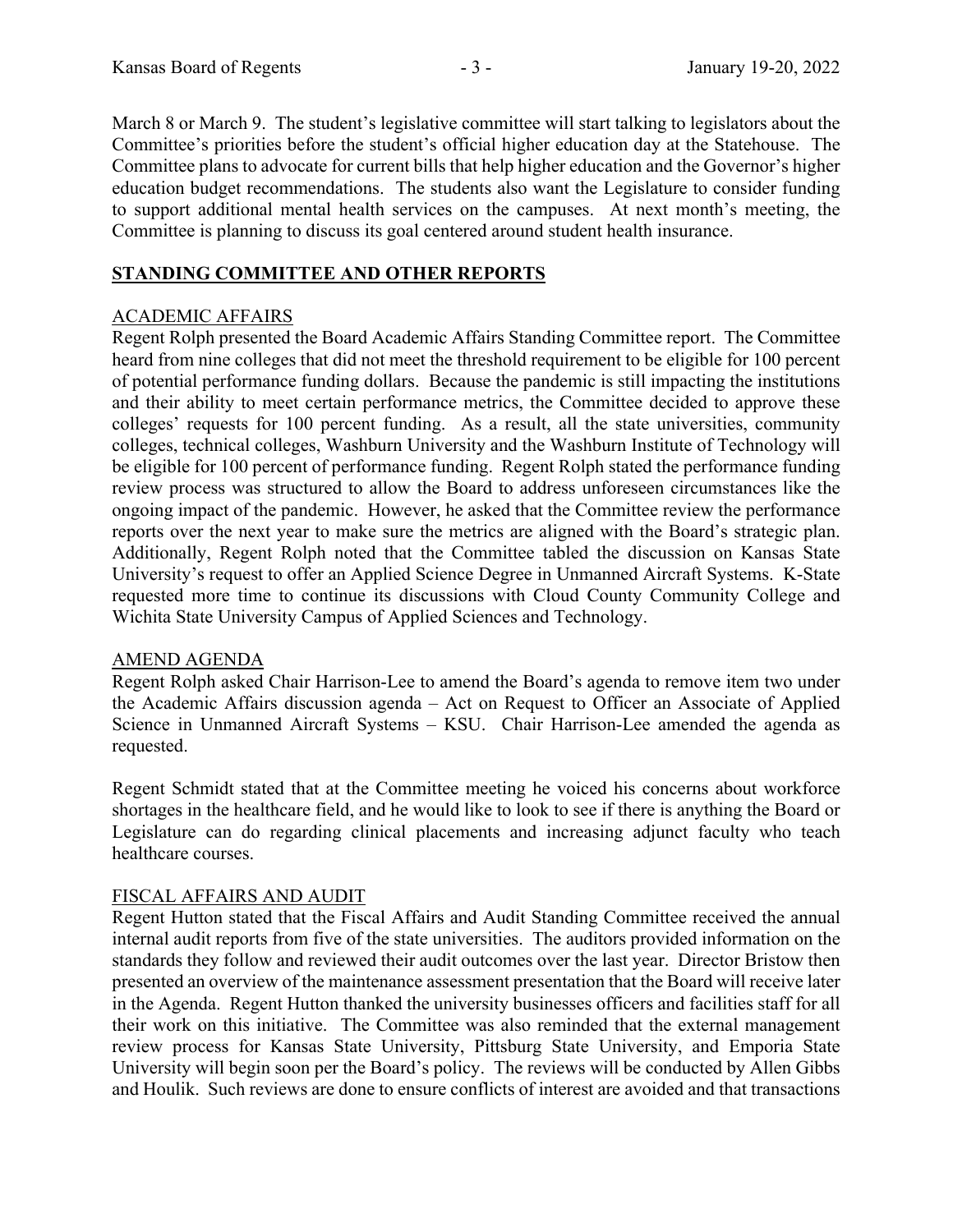involving non-state funds under the CEO's direct line have adequate controls in place. Board staff also reported that the State of Kansas annual financial report was published late last month with no audit findings for the state universities or the Board Office.

### GOVERNANCE

Regent Harrison-Lee reported that the Governance Committee reviewed proposed updates to the Board President and CEO assessment tool to incorporate more references to and components of *Building a Future*. The Committee approved forwarding the proposed changes to the Board for consideration at a future meeting. Board staff then provided an update on the feedback they received from the Regents and CEOs on the *Building a Future* data document that will accompany the CEO assessment tool. The Committee also received information on the system's legislative communication and advocacy plan and reviewed the types of data available for University and Board Office executive compensation comparisons.

### **APPROVAL OF CONSENT AGENDA**

Regent Rolph moved, with the second of Regent Hutton, that the Consent Agenda be approved. On a roll call vote, the following Regents voted affirmatively to adopt the motion: Regent Rolph, Regent Feuerborn, Regent Hutton, Regent Ice, Regent Lane, Regent Schmidt, Regent Winter, and Regent Harrison-Lee. The motion carried.

### *Academic Affairs*

### BACHELOR OF SCIENCE AND BACHELOR OF APPLIED SCIENCE IN PROJECT MANAGEMENT – KU

The University of Kansas received authorization to offer a Bachelor of Science and a Bachelor of Applied Science in Project Management (52.0211). The degrees will be taught online through the KU Edwards Campus. This program will total 120 semester credit hours. The estimated cost of the program for the first three years is as follows: year one - \$218,113, year two - \$219,119, and year three - \$314,555. Johnson County Education and Research Triangle funds and student tuition will finance the program.

### MASTER'S IN ELECTRICAL ENGINEERING AND COMPUTER SCIENCE – KU

The University of Kansas received approval to offer a Master's in Electrical Engineering and Computer Science. This program will total 31 semester credit hours. The estimated cost of the program for the first three years is as follows: year one - \$200,707.77, year two - \$200,707.77, and year three - \$200,707.77. Student tuition and fees will finance the program.

#### *Fiscal Affairs and Audit*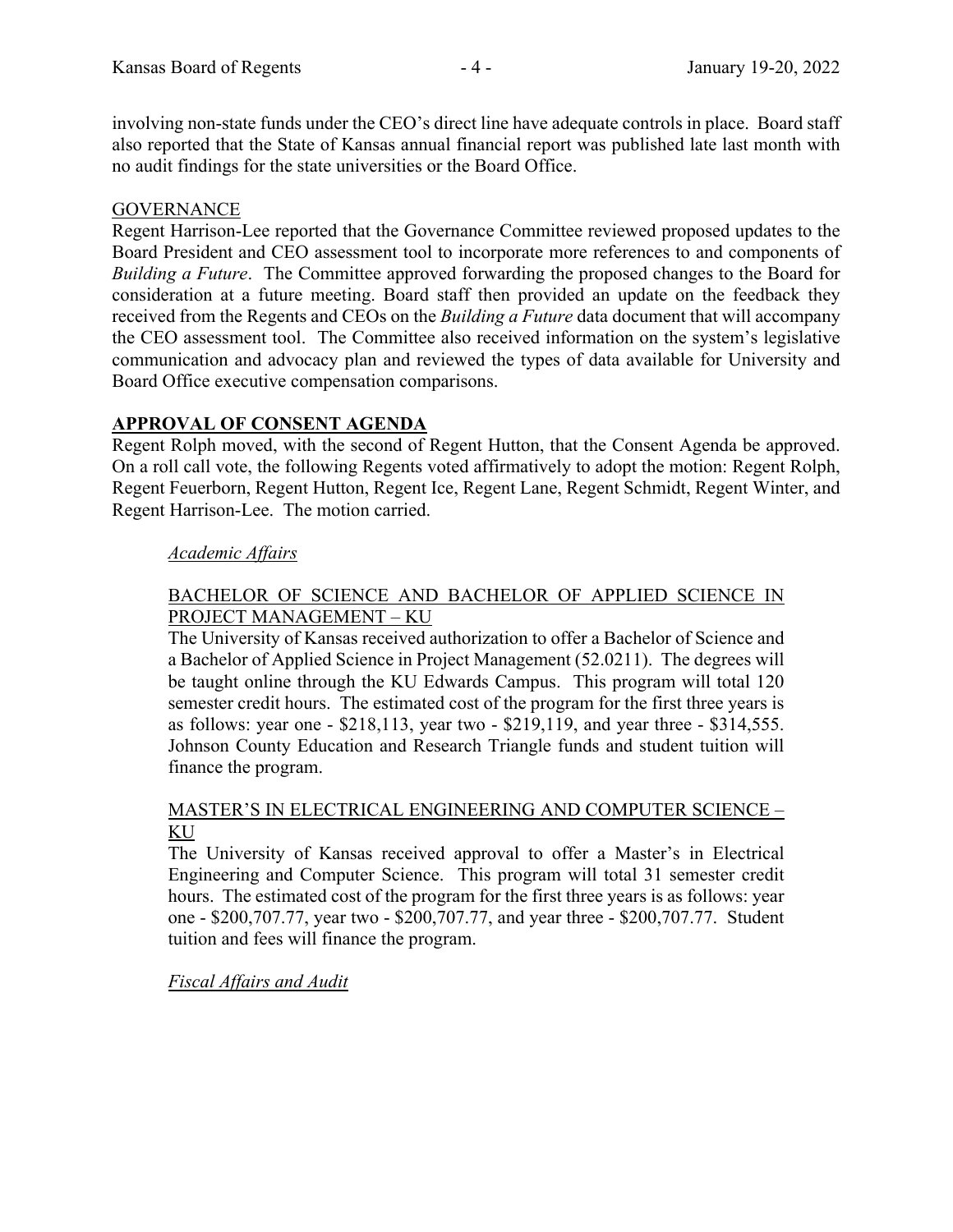# AMENDMENTS TO THE FY 2023 CAPITAL IMPROVEMENT PLAN AND APPROVE PROGRAM STATEMENT FOR A REFLECTION CENTER LOCATED IN THE ORR MAJOR BUILDING – KUMC

The University of Kansas Medical Center received authorization to amend its FY 2023 Capital Improvement Plan to include the Reflection Center project. The Reflection Center will be located on the ground floor of Orr Major, which is currently vacant. The estimated project cost is \$1.65 million, which will be financed with endowment and private gifts. No additional or new maintenance costs are anticipated. The program statement for this project was also approved.

#### AMENDMENTS TO THE FY 2023 CAPITAL IMPROVEMENT PLAN AND APPROVE PROGRAM STATEMENT FOR CONSTRUCTION OF A FOOTBALL FACILITY – FHSU

Fort Hays State University received approval to amend it FY 2023 Capital Improvement Plan to include the construction of a football facility. The facility will be an addition to the existing Schmidt-Bickle Training Facility located at Lewis Field. The estimated cost of the project is \$6,520,000, which will be funded with private gifts. The program statement for the project was also approved.

### RAZE BUILDING – KSU

Kansas State University received authorization to raze the Agricultural Research Center hay storage barn, building number 36700-00874, in Hays, Kansas. The building suffered extensive damage during a windstorm. The estimated cost to demolish the structure is \$15,000, which will be financed with departmental funds. The site will be restored to grass.

# **CONSIDERATION OF DISCUSSION AGENDA**

# *Academic Affairs*

#### COVID-19 RESPONSE EXCEPTION TO THE BOARD'S TENURE CLOCK EXTENSION **POLICY**

Daniel Archer, Vice President of Academic Affairs, reported that the Board's policy on the tenuretrack clock states that "no more than two extensions of the tenure clock may be granted to a faculty member for any reason." He noted that when the COVID-19 pandemic began in 2020, the Board approved a one-time exception to this policy because COVID-19 caused disruptions to scholarly work and teaching. This provided universities the flexibility to grant a one-year tenure-clock extension for the 2019-2020 academic year that did not count toward the two extensions that are allowed under policy. Vice President Archer stated that because the ongoing pandemic continues to disrupt scholarly work and teaching, the universities are requesting an additional exception to the policy that would authorize universities to grant a one-year tenure-clock extension for the faculty cohort who began their appointments during the Fall 2020 semester. Regent Rolph stated that the Board Academic Affairs Standing Committee reviewed the request and concurred with the recommendation to grant the one-time exception option for this cohort. Regent Rolph moved to approve the request, and Regent Lane seconded. On a roll call vote, the following Regents voted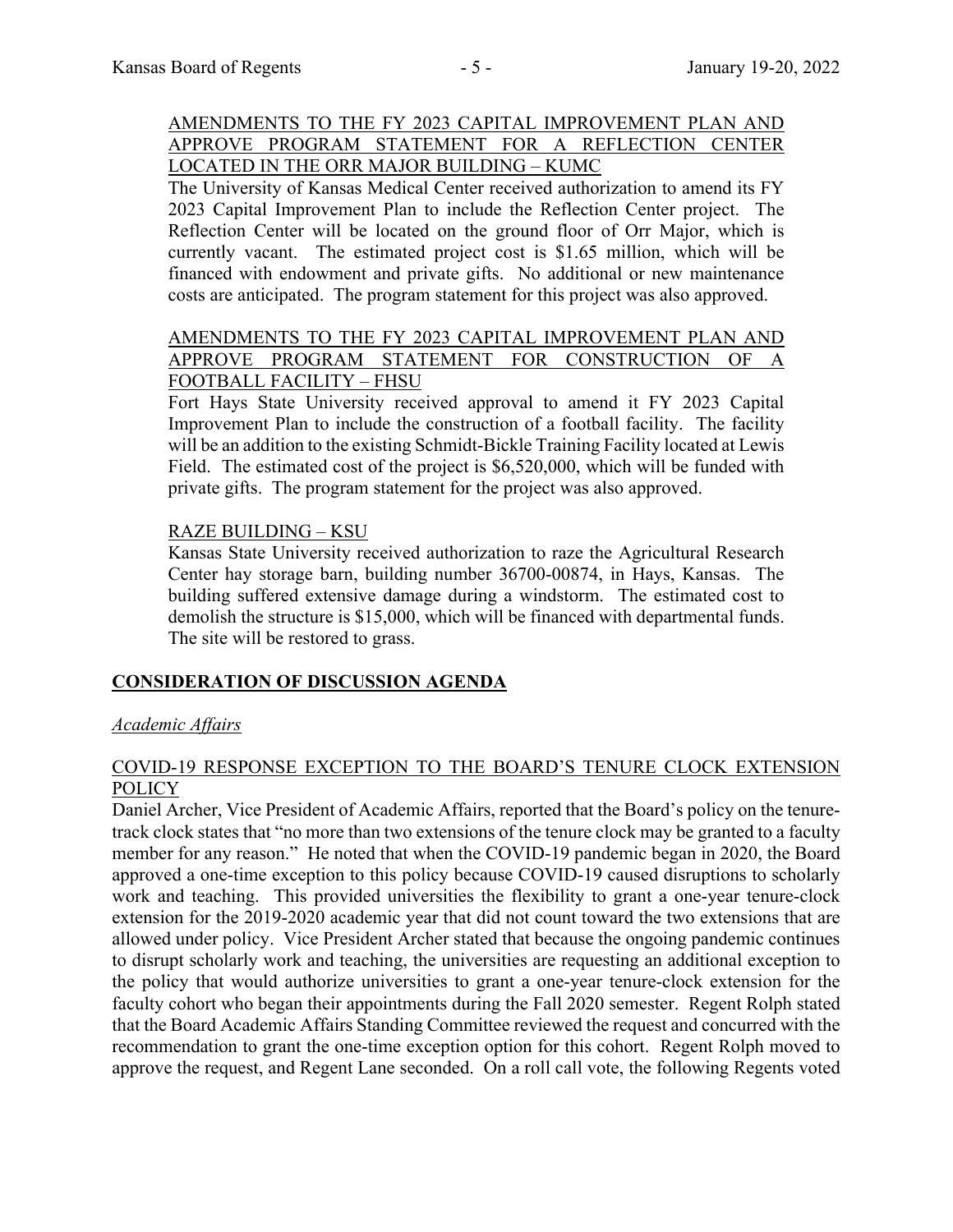affirmatively to adopt the motion: Regent Rolph, Regent Feuerborn, Regent Hutton, Regent Ice, Regent Lane, Regent Schmidt, Regent Winter, and Regent Harrison-Lee. The motion carried.

#### *Fiscal Affairs and Audit*

# IN-HOUSE EXPENDITURES TO BE CREDITED TOWARDS MAINTENANCE ASSESSMENT (FIRST READ)

Chad Bristow, Director of Facilities, presented a proposed methodology for crediting the universities' in-house expenditures toward their annual maintenance assessment. Last June, the Board adopted a new facilities policy framework and a six-year escalator to fully fund the 2% maintenance assessment, which will start in FY 2023. Director Bristow stated the annual maintenance assessment will be required for all mission critical (academic and research) facilities and that the Educational Building Fund (EBF) allocations will not count towards the 2% maintenance assessment. Following the Board's approval, Board staff and university staff began working to develop processes, procedures, and guidelines to implement the Board's Capital Renewal Initiative. Part of the process was to develop a methodology for crediting a portion of in-house facilities expenditures towards the universities' annual maintenance assessment. Director Bristow stated that a substantial amount of university facilities in-house expenditures (whether it be salaries and materials or contracted services) contribute directly to the upkeep and maintenance of campus buildings and infrastructure and a percentage of those costs should count towards the maintenance assessment. Director Bristow reviewed the proposed percentages of each department and the rationale for including them in the methodology, which is outlined below.

### **Building Maintenance: 90%**

*General Department Description*: Staff of qualified trade workers in multiple disciplines, including carpentry, painting, plumbing, electrical, heating/ventilation/air conditioning (HVAC), and keys/locks are responsible for a range of routine preventive maintenance and minor repairs, as well as, responding to unplanned/reactive maintenance arising from critical emergent circumstances.

*Rationale:* The building maintenance departments are dedicated to campus building and infrastructure maintenance and directly contribute to the intent of the maintenance assessment.

# **Campus Planning / Project Management: 75%**

*General Department Description:* Staff of architecture, engineering, and construction (AEC) professionals, responsible for planning, design, and construction project management services, campus space management and campus master planning.

*Rationale:* Campus planning staff are involved in all stages of capital improvements and maintenance projects on campus including professional planning, design, prioritization, management, and phasing/coordination of academic programmatic needs with deferred maintenance priorities. This department also maintains all space and facilities data sets critical to the maintenance assessment program.

# **Central Plant / Utilities / Energy Management: 25%**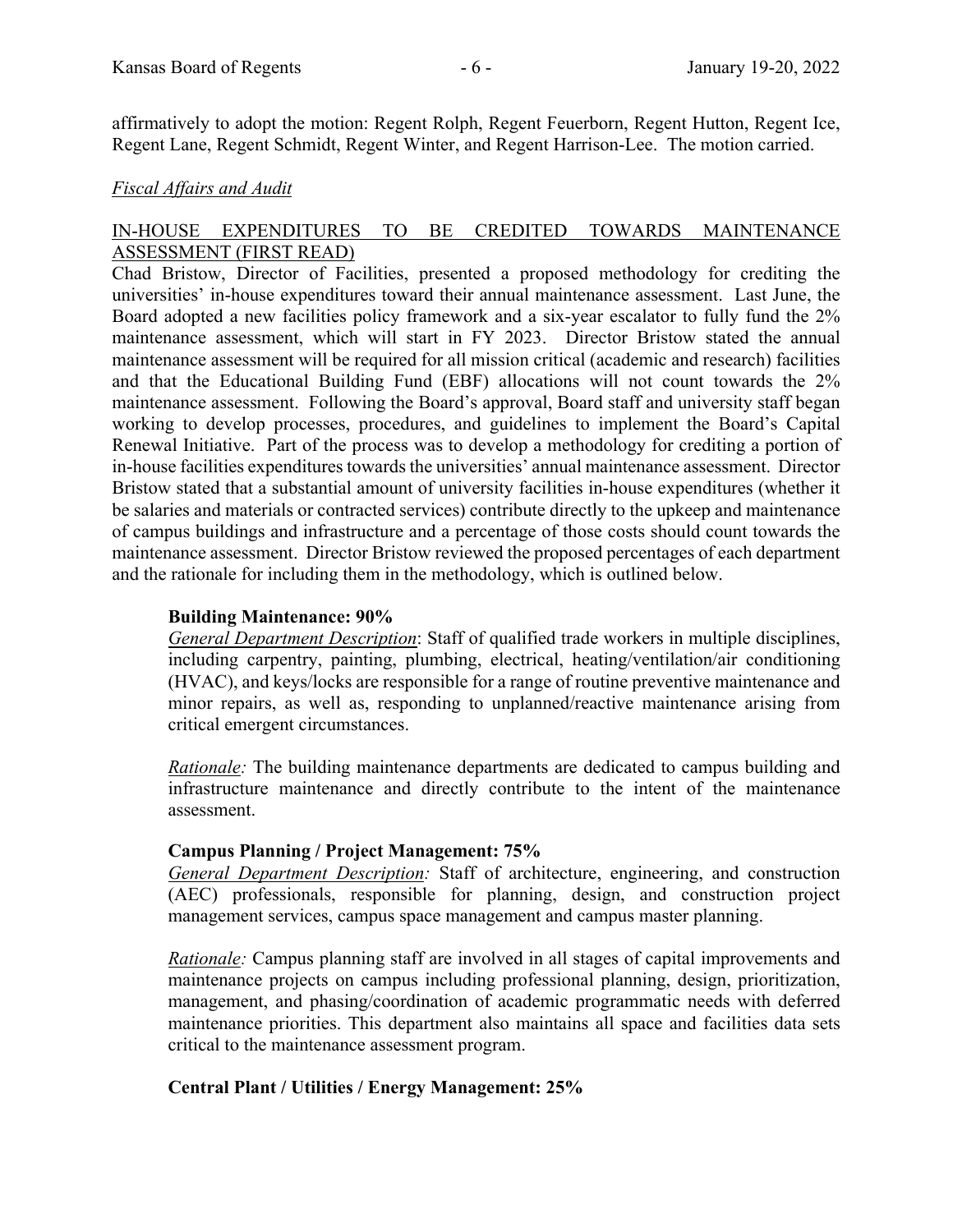*General Department Description:* Staff of skilled trade workers, technicians, and operators responsible for physical utilities and campus infrastructure. (Note: this does not include costs for utility bills)

*Rationale*: Central plant staff are critical to daily operations but also contribute directly to the maintenance and upkeep of pumps, heat exchangers, and steam generation equipment, as well as university owned utility infrastructure.

#### **Custodial / Building Services: 5%**

*General Department Description:* Custodial and building services staff provide routine and periodic cleaning services to the campus community to promote healthy, safe, and clean learning and working environments.

*Rationale*: Most custodial services support the daily operation and functionality of campus spaces, some tasks such as routine cleaning and maintenance of floor finishes are directly applicable to extending the useful life of such building materials.

#### **Landscape / Grounds: 5%**

*General Department Description:* Responsible for mowing, weeding, trimming, pruning, and ice/snow removal.

*Rationale*: Most landscape and grounds services support the upkeep of the areas adjacent to the exterior perimeter of campus buildings ensuring that walkways and gathering areas are free from debris and vegetation overgrowth, however, some tasks such as management of proper water drainage and management of vegetation that could compromise building facades are directly applicable to preserving the useful life of building systems and structures.

Director Bristow stated applying the credit will work in conjunction with the six-year escalator. The current consensus among staff is to apply one-third of the in-house expenditures in each of the first three years, so by the third year, campuses will have credit for 100 percent of the defined percentages above that can apply to their maintenance assessment target. Director Bristow introduced additional points for consideration regarding the crediting of in-house expenditures. These include counting 100 percent of the expenditures for demolition of obsolete buildings regardless of funding source, applying debt service for projects that contribute to maintenance and or renewal of facilities, and carrying over the hard costs of capital expenses for projects that exceed the scheduled annual maintenance assessment. Additionally, Director Bristow reviewed the 20 year projected investment portfolio for the Capital Renewal Initiative, which was broken down by funding sources – EBF, state investment with university match, in-house expenditure maintenance assessment, and new resources maintenance assessment.

Regent Rolph asked for clarification on how the percentages for each category were calculated. Director Bristow stated that the proposed percentages of each department/cost center were arrived at using a reasonable, logic-based approach proportional to the relevance of each facilities department/unit to maintenance and upkeep of campus buildings and supporting infrastructure, and that results in a consistent method that balances between bridging the campus differences and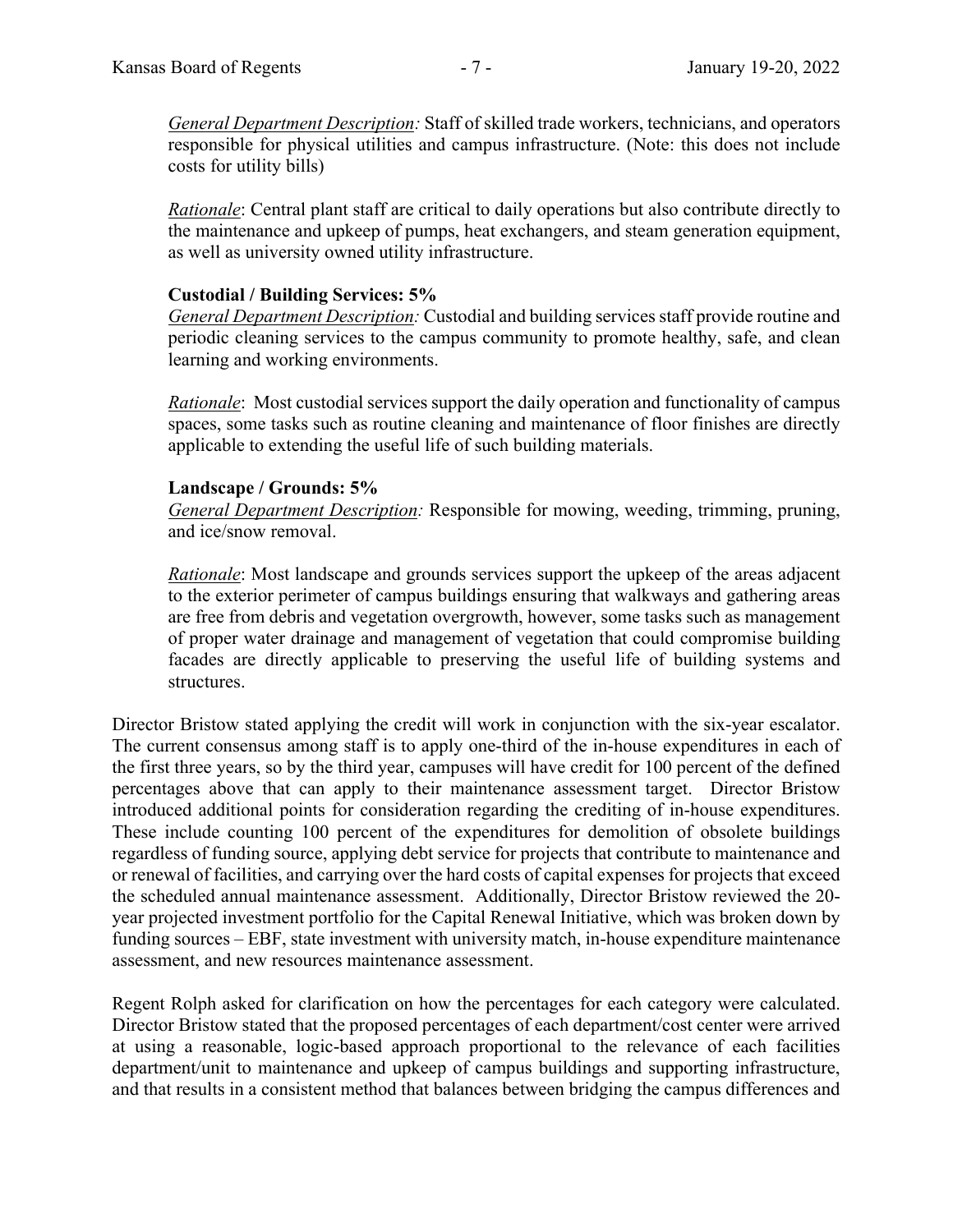accuracy in accounting for in-house investment that directly contributes to facilities and infrastructure maintenance.

Director Bristow stated that a granular accounting by staff position or FTE was not used because it would have resulted in an overly burdensome approach with respect to data management and reporting because the universities have enough differences on how they account for expenses and run their different systems. Regent Rolph is fine with the approach but wants to make sure that there is data that validates the percentages. Regent Schmidt stated that the Board needs to seek additional federal and state revenues for this initiative to reduce the maintenance assessment funding levels. The Board will act on the proposed methodology for crediting the universities' inhouse expenditures at the February meeting.

### (PowerPoint filed with Official Minutes)

UPDATE ON STATE'S INVESTMENT IN RESEARCH PROGRAMS – KU, KSU, AND WSU Dr. Bonnie Rush, Dean of the College of Veterinary Medicine at Kansas State University, provided an update on how the College uses the state's investment funds. Since 2013, the state has appropriated \$5 million to the College to help improve its ranking by increasing the recruitment and retention of research faculty. During the first three years, the state funds were used to improve facilities (which helped attract top researchers), and are now being used to support research faculty salaries. Dean Rush stated that the state's investment has positively impacted the College's metrics. Since 2015, the College has seen steady increases in extramural research awards and the production of manuscripts. The College has also begun tracking licenses, patents, and filings to show its economic impact, which addresses the Board's Pillar III goal. Dean Rush then reviewed the different types of research being conducted, the number of graduates being produced, and the gross income associated with the services provided at the diagnostic lab and the health center.

Dr. Roy Jensen, Director of The University of Kansas Cancer Center, provided an overview of how the state's investment funds have impacted the Cancer Center. In 2007, the state began appropriating \$5 million to the Cancer Center. The funds were used to support the Center's bid to be designated as a National Cancer Institute (NCI), which it achieved in 2012. Dr. Jensen stated that the State of Kansas, the Legislature, and the Governor were strong supporters and noted the designation would not have been realized without this support. The next step for the KU Cancer Center is to seek the NCI Comprehensive Cancer Center designation. To support this process, an additional \$5 million was appropriated from the state budget in 2020. Dr. Jensen stated that these funds are critical to the Cancer Center's competitive application, which was submitted in September 2021. Dr. Jensen also reviewed some of the key metrics for the Cancer Center including cancer research funding, which increased from \$14 million in 2002 to \$80 million in 2021, and the percentage of Kansans begin served, which has increased since the NCI designation was achieved. Regent Winter asked what is needed to make the Center even more successful. Dr. Jensen stated that new facilities will be needed to further expand the Center's research capacity.

Dr. David Rosowsky, Vice President for Research at Kansas State University, provided an overview of the state's investment in the University's Global Food Systems (GFS). In FY 2021, the Legislature appropriated \$5 million to Kansas State University to strengthen K-State's renowned programs and infrastructure in areas related to Global Food Systems. The intent of the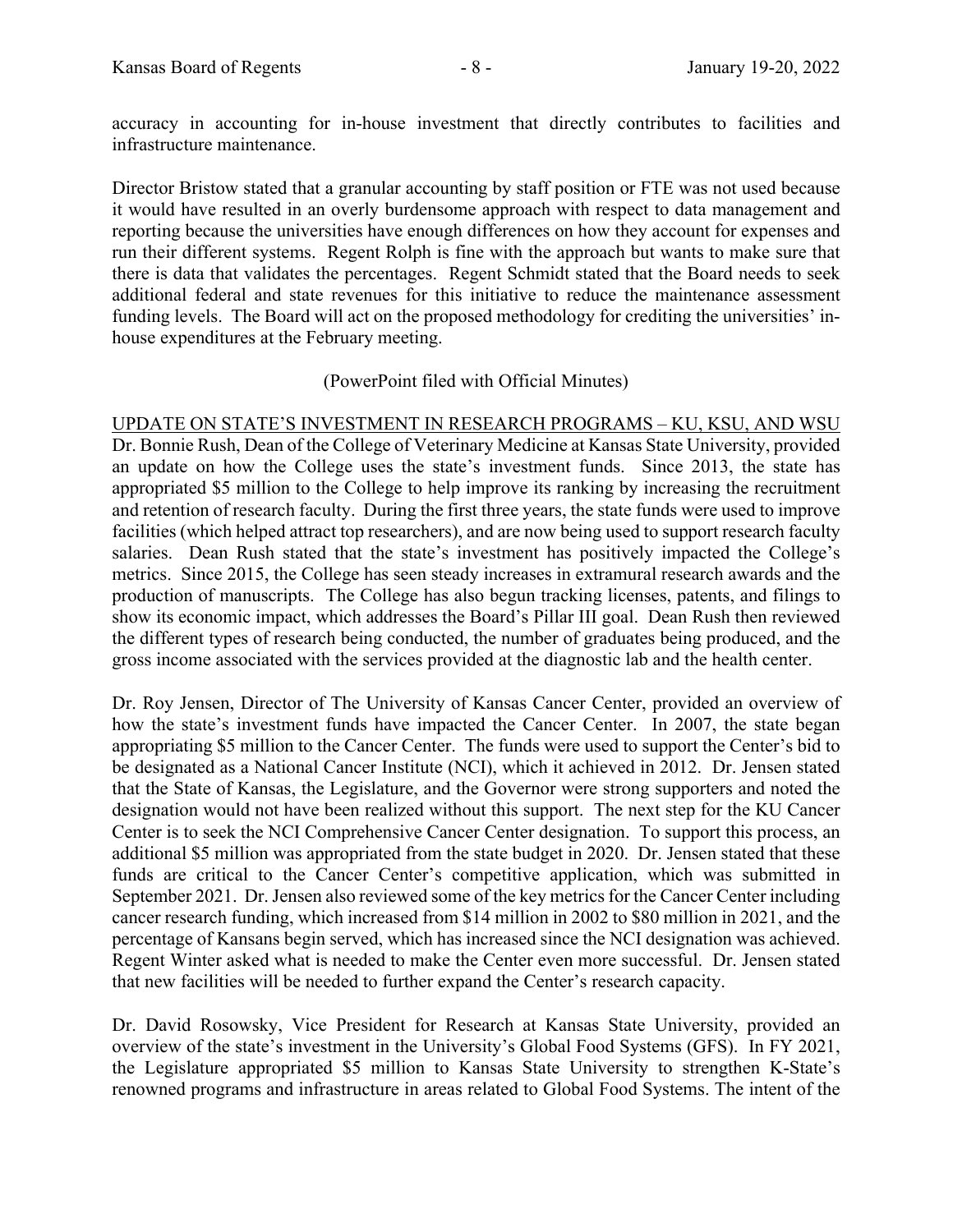funding was to support sustainable economic growth and prosperity in industries that are foundational to the Kansas economy. K-State serves as the epicenter for Top 10 ranked programs in research, teaching and engagement related to food systems research and workforce development. The GFS funding greatly enhances the ability of the University to establish Kansas and the region as the premier destination for food and animal health research and innovation. Dr. Rosowsky stated that the state's investment in its Global Food Systems has provided support for the Biosecurity Research Institute, a unique biosafety level-3 facility that supports multidisciplinary research and training, and has provided resources for industry attraction and technology commercialization efforts in agriculture and animal health. In FY 2021, K-State has onboarded 159 new industry-supported projects that total more than \$8.5 million, received more than \$3.33 million in licensing revenue for GFS technologies, and deployed more than 20 GFS technologies through new license and option agreements. The Board discussed K-State's licensing growth, and it was noted that some of the University's reporting software in agriculture is being used nationwide.

Andy Schlapp, Executive Director of Government Relations and Strategy at Wichita State University, gave an update on the Kansas Aviation Research and Technology Growth (KART) initiative. Wichita State receives \$10 million in state funding to support its aviation research and educational programs that grow the talent pipeline for this industry. Director Schlapp stated that out of the 100 largest cities in the U.S. metro area, Wichita is ranked number one in manufacturing jobs and number one in the percentage of jobs involving Science, Technology, Engineering, and Math (STEM). It also has the highest concentration of aerospace manufacturing employment in the nation. Director Schlapp stated in the early 2000s, aviation companies began moving their infrastructure and research out of Kansas. To reverse this trend, Wichita State partnered with the state and the aviation industry leaders to keep companies in Kansas, which included strategies to grow research funding and the talent pipeline. Director Schlapp noted that Wichita State is ranked number one in industry funding for Aerospace Engineering and ranked number three in industry funding for Engineering. Moving forward, it is important for Wichita and Kansas to continue to expand its aviation footprint by retaining and attracting companies. Currently, the aviation industry in Kansas accounts for 30,700 direct jobs and 113,590 indirect jobs with an average wage of \$70,381, and Kansas aerospace products and parts account for 21.5 percent of all exports for Kansas. Director Schlapp reviewed the funding streams and the types of research taking place in the KART program. Regent Lane asked how this model can be applied to other areas of innovation. Director Schlapp stated that partnering and meeting industry needs are vital and noted that higher education needs to be flexible to meet those needs in a timely manner.

(PowerPoints filed with Official Minutes)

#### BREAK

Chair Harrison-Lee thanked all the presenters and called for a ten-minute break. The meeting resumed at 3:00 p.m.

#### *Other Matters*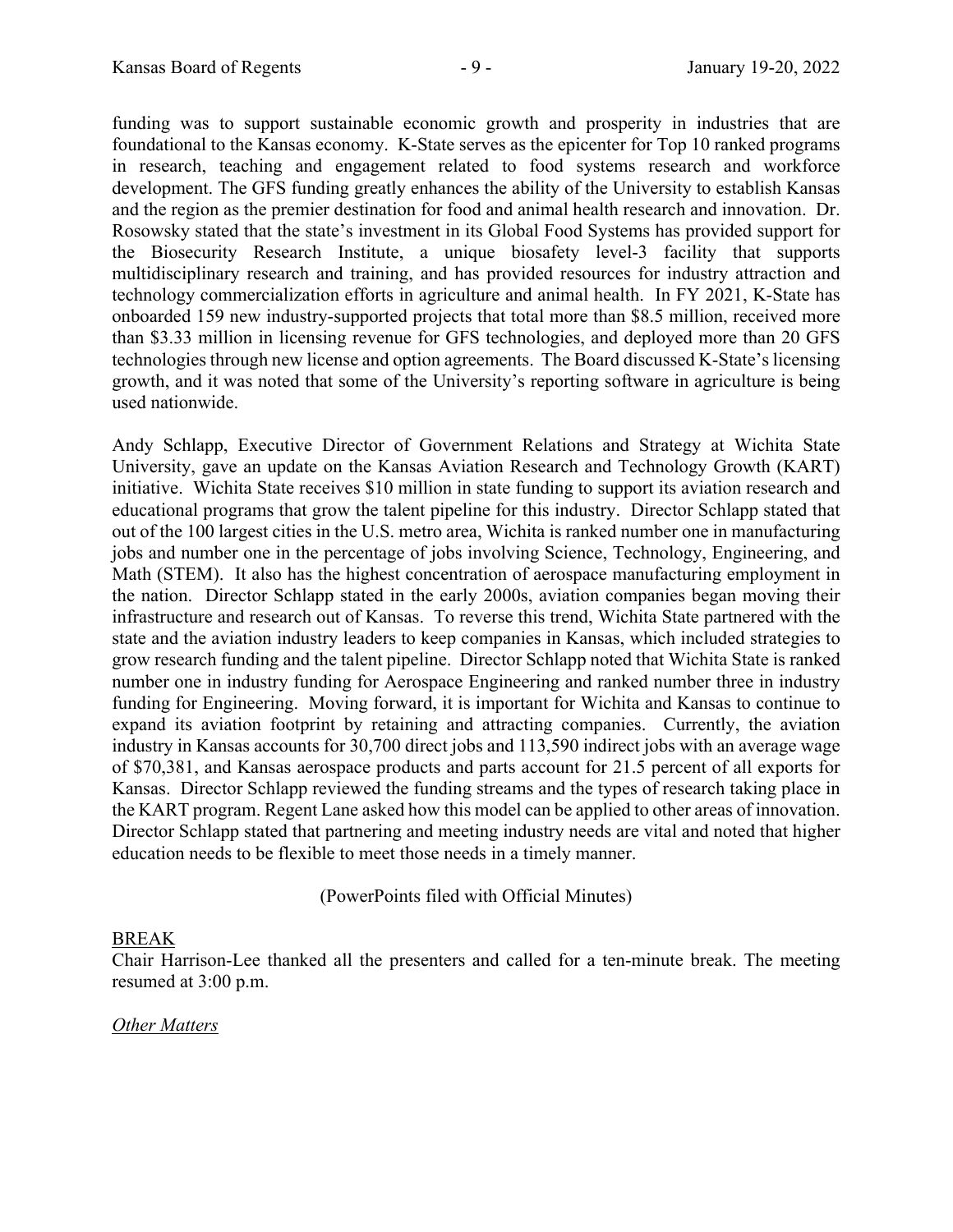# UPDATE ON PILLAR III: ECONOMIC PROSPERITY PLANS – KU, KSU, AND WSU

David Cook, Vice Chancellor of Public Affairs and Economic Development, presented the University of Kansas's economic prosperity plan, which encompasses all of KU's campuses. The plan focuses on three key areas that KU can leverage and grow:

- safety and security,
- molecules to medicine, and
- $\bullet$  earth, energy + environment.

It contains three strategic goals  $-1$ ) increasing experiential learning, 2) growing innovation and entrepreneurism, and 3) strengthening industry, government, and community relationships. In the area of experiential learning, Vice Chancellor Cook stated that KU has done a good job with connecting students to Kansas businesses through its different career networking systems, but more can be done. He highlighted that KU is a net importer of students which creates an opportunity for the state to retain more talent. The key metrics under this goal will center around keeping graduates in Kansas and increasing the number of student internships and experiential learning opportunities. Vice Chancellor Cook stated that the KU Innovation Campus will be a key asset to achieving success in growing innovation and entrepreneurism. Under this goal, KU will measure the number of business startups, business spinouts, licensures, the number of companies that are housed on the KU campus, and the number of direct jobs being created. Regarding the goal of strengthen industry, government, and community relationships, Vice Chancellor Cook stated that KU will look at ways to increase the number of strategic and community partnerships. LaVerne Epp, Executive Chairman at the KU Innovation Park, highlighted the impact of the Innovation Park and the vision for growing its impact. He noted that over 60 companies are currently housed in the Park and that over 500 direct jobs have been created so far. KU concluded by noting that its target outcomes for its 15-year economic prosperity plan includes creating between 2,500 to 3,000 direct jobs with the annual direct wages totaling over \$270 million and building out its KU Innovation Park. Vice Chancellor Cook noted that KU is hoping to hold an event in the near future similar to K-State's to formally kickoff its plan.

Vice President Rosowsky reported that Kansas State University announced its ten-year Economic Prosperity Plan at the beginning of December. K-State's plan will build on its current strengths in areas of agriculture, biodefense, and biosecurity, and its goal is to bring 3,000 new jobs and \$3 billion in direct investments into the State of Kansas. Dr. Rosowsky stated that the plan specifically addresses the following themes:

- Food and agriculture system innovations K-State researchers will work with producers to transform, sustain, and adapt food and agriculture systems worldwide to create jobs in Kansas.
- Digital agriculture and advance analytics K-State will lead the global food system in creating and embracing leading-edge methods that are driven by data, analytics, and decision making in near real time.
- Biosecurity and biodefense By leveraging state, regional, and federal resources to support commercialization, investment, and job growth, K-State will advance our state's biosecurity and biodefense strengths.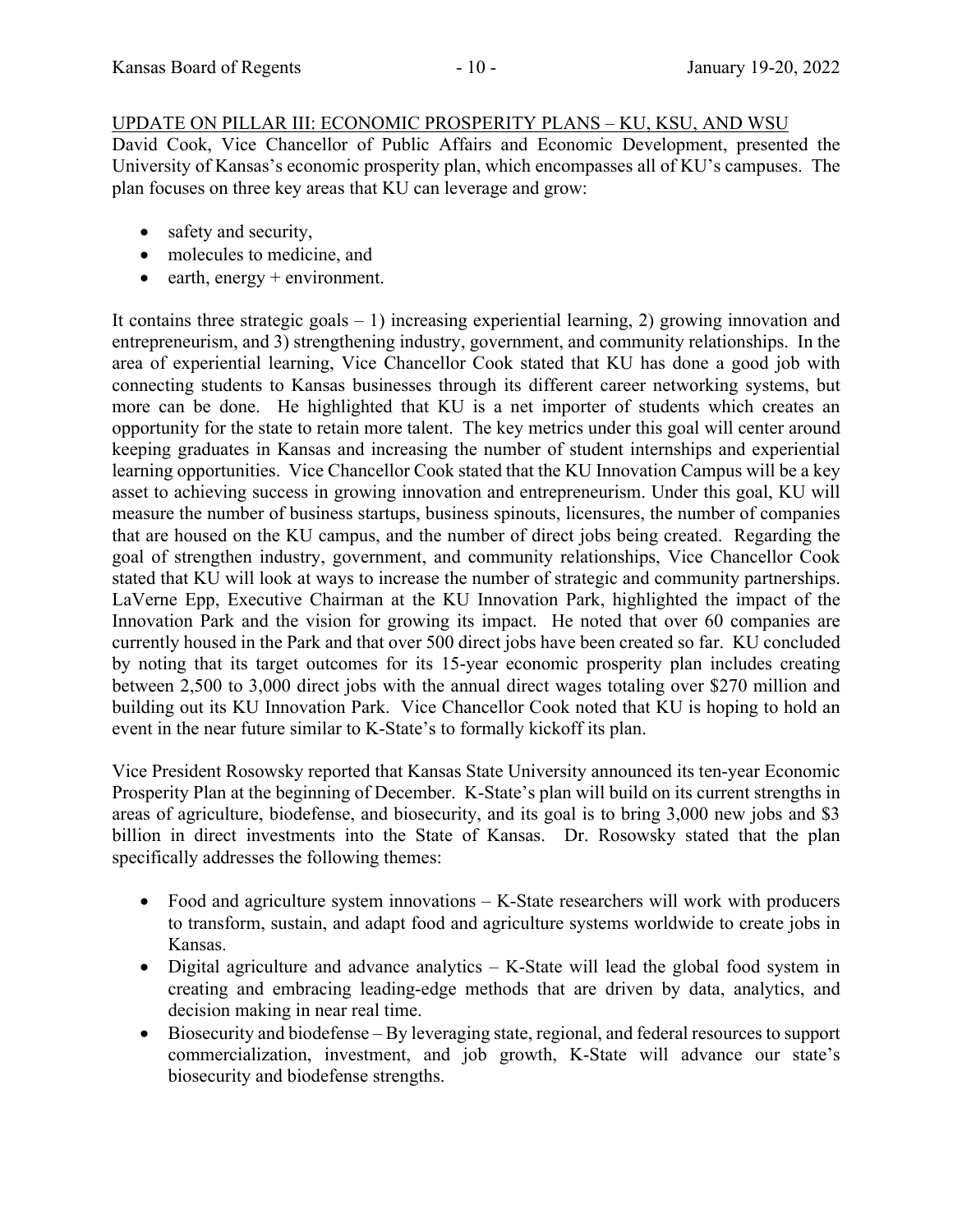K-State 105: Every Town to Gown – K-State will streamline methods for businesses and communities statewide to access our innovation, talent, and training through local liaisons and coordinated resources.

Dr. Rosowsky stated that this is a bold plan that has generated a lot of excitement on the campus, in the Manhattan area, and around the state.

John Tomblin, Senior Vice President for Industry and Defense Programs at Wichita State University (WSU) and the Executive Director of the National Institute for Aviation Research (NIAR), presented Wichita State University's ten-year Economic Prosperity Plan. WSU's plan will focus on expanding activities in the following areas:

- Innovation Campus,
- National Institute for Aviation Research, and
- National Institute for Research and Digital Transformation.

Its goal is to produce around 5,000 new net jobs and over \$2.5 billion in direct investments into the State of Kansas. Dr. Tomblin noted that the University's most valuable asset is the graduates it produces and stated that it is vital to connect those students to Kansas companies if the state wants to continue to grow its economy. He spoke about the different applied learning and internship opportunities that students have on the WSU campus and noted that the companies associated with the Innovation Campus continue to grow. Dr. Tomblin stated that the National Institute for Aviation Research continues to attract new companies to the state with its research capabilities and highlighted the NIAR-WERX program, which is a three-year earn and learn program that offers students full-time, paid employment with NIAR WERX in their maintenance, repair, and overhaul (MRO) division while they are also progressing through WSU Tech's Aviation Maintenance Technology program and simultaneously earning credits towards the Bachelor of Applied Sciences degree in Organizational Leadership and Learning at Wichita State University. Regent Rolph noted that WSU has been a great partner with the City of Wichita and through that partnership, Wichita has been able to leverage all its assets to grow its aviation footprint.

Regent Winter stated that these presentations demonstrate how the higher education system is going beyond its education mission and really is creating opportunities to advance the state in key areas. He also believes that the Board and universities should look at the parameters around the economic development funds in the Commerce budget to see if those funds can be used on these types of initiatives. The Board leadership will work with President Flanders on developing strategies for these proposed funds.

# (PowerPoints filed with Official Minutes)

# LEGISLATIVE UPDATE

Matt Casey, Director of Government Relations, reported that the legislative session began on Monday, January 10, 2022. Governor Kelly delivered her State of the State Address and outlined her budget recommendations, which included the following items for higher education: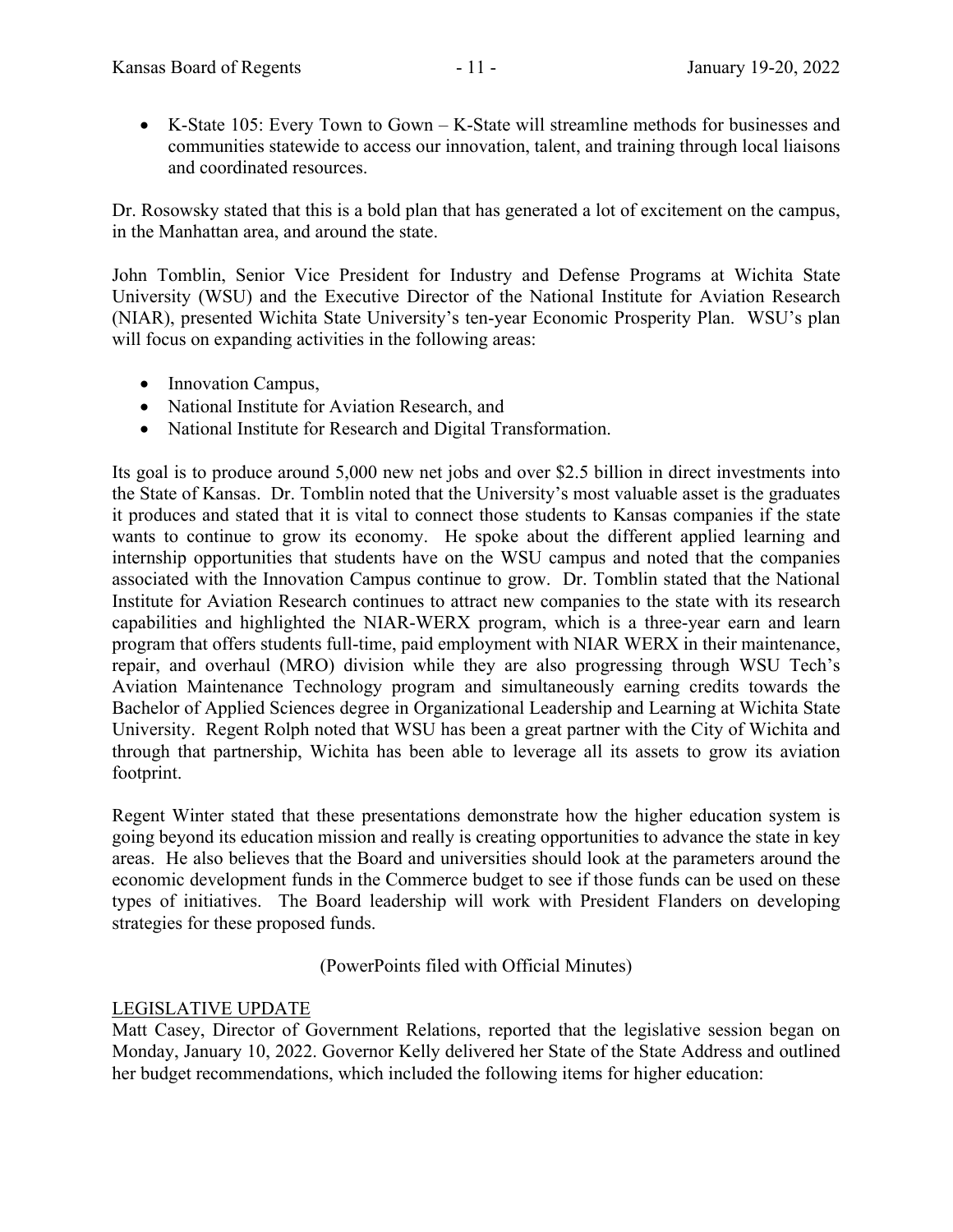- \$45.7 million to restore state investment to prior levels, recognizing inflationary cost increases to operate and freeze student tuition;
- \$25.0 million for need-based aid for university students (Kansas Access Partnership) with a private match;
- \$25.0 million for the Board's capital renewal initiative as a boost to improvements to facilities;
- \$2.5 million to fund Excel in CTE enrollments;
- \$6.0 million to fund a portion of the state's share of the cost model for tiered courses and non-tiered courses; and
- \$15 million of one-time SGF distributed across system of two-year colleges.

Director Casey stated that the Governor's budget recommendation also included \$195 million for competitive one-time university grants in the Commerce budget, which are the funds Regent Winter was referring to earlier. Regarding the Board's non-budgetary items, Director Casey reported that many are being introduced and hearings are being scheduled. A bill amending the Promise Act Scholarship was introduced by Senator Baumgardner and had a hearing yesterday in the Senate Education Committee. The bill includes changes to the Board's responsibilities and student eligibility requirements, and adds clarifying language around the eligible programs. Director Casey stated that funds to administer the program still need to be addressed. Regent Rolph stated that this scholarship benefits Kansas students, and he believes the Board needs to support its passage. He then moved to approve the Promise Act Trailer bill as a non-budgetary item for the Board. Regent Schmidt seconded. On a roll call vote, the following Regents voted affirmatively to adopt the motion: Regent Rolph, Regent Feuerborn, Regent Hutton, Regent Ice, Regent Lane, Regent Schmidt, Regent Winter, and Regent Harrison-Lee. The motion carried.

Elaine Frisbie, Vice President of Finance and Administration, presented an overview of the Governor's budget recommendations. In addition to the higher education items that Director Casey highlighted, the Governor budget also includes \$600 million to re-establish a rainy-day fund so Kansas has cash set aside for when revenues do not meet estimates in the budget plan, funds to retire state debt early, and a proposal to eliminate the state's share of sales tax on food. Regent Lane asked to receive a summary of the budget recommendations.

Regent Rolph stated that he believes the student tuition freeze associated with the \$45.7 million to restore the state universities is really a cost freeze and includes student fees. Regent Winter concurred and stated that he believes the Board should take a strong stance to support the cost freeze if the funding is provided. The Board discussed its support for the recommendation and how their support should be communicated.

# INFORMATION ON THE BOARD'S DATA COLLECTIONS

Vice President Frisbie reported that the Board office collects a significant amount of data on the higher education system and noted that most of the data can be reviewed on the Board's website. Since 1993, the Board office has published a state university data book, which contains information on university finances, tuition and fees, students, faculty and staff, and facilities. These books along with information on the other sectors of higher education are available on the Board's website under the Data tab. Judd McCormack, Associate Director of Reporting, then reviewed all the data that is available on the Board's Kansas Higher Education Statistics (KHEStats) website.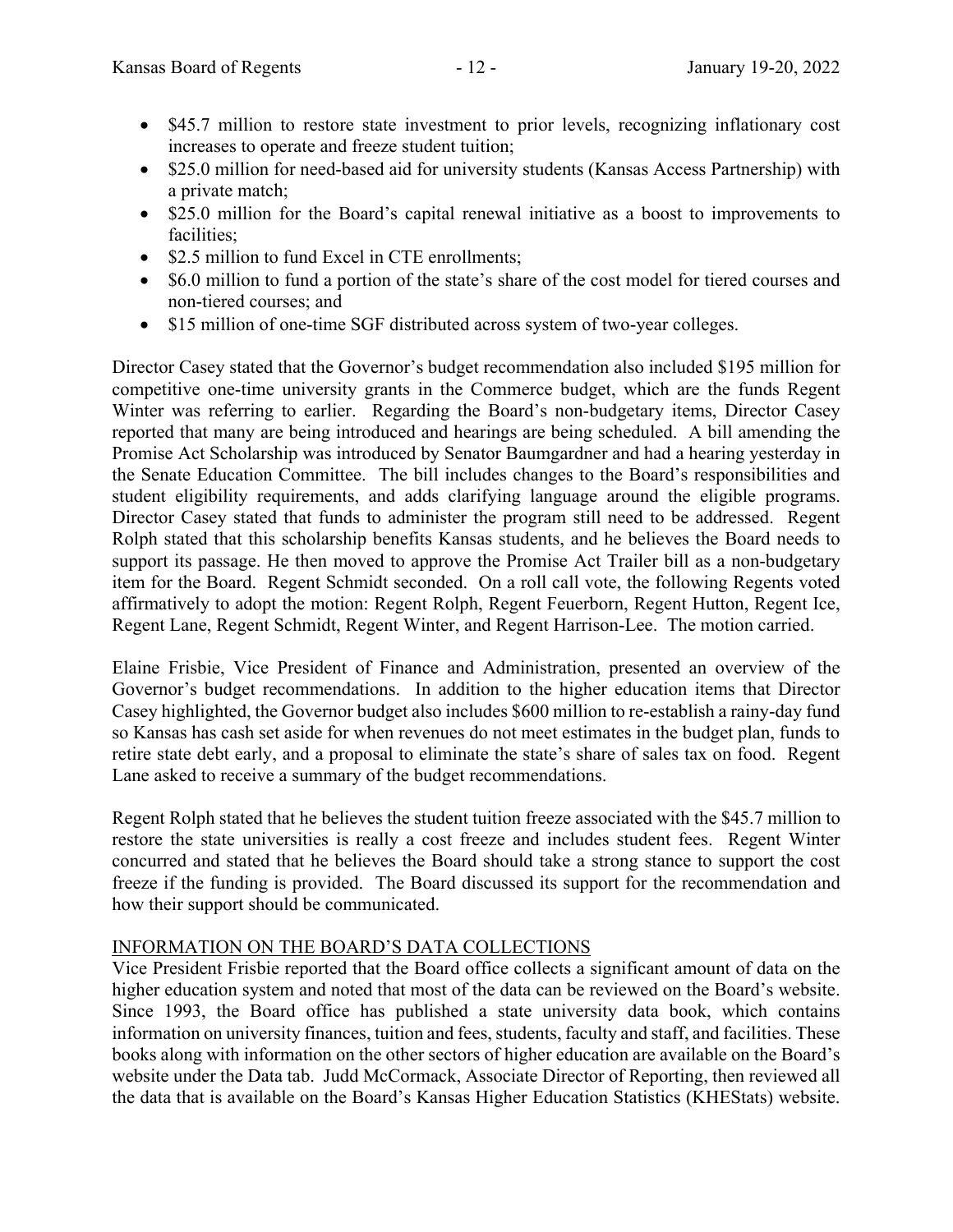He noted that soon the site will contain data on tuition and fees, graduation rates, and retention rates, which are all metrics associated with the Board's strategic plan. Associate Director McCormack also navigated through the Board's Kansas DegreeStats portal; the Transfer Kansas portal, which provides information on systemwide transfer courses for Kansas public colleges and universities; and the Military Articulation portal, which is an interactive search tool that veterans and servicemembers can use to review credit for prior military learning offered by Kansas public postsecondary institutions. President Flanders noted that Kansas is leading the nation in its efforts to credit prior military learning. Regent Rolph asked if staff tracks site statistics to determine what information the public is reviewing. It was noted that site activity is tracked, and that information can be provided. Regent Lane stated that the Board office collects a lot of useful data, and she would like to see a dashboard that displays the *Building a Future* metrics. Regent Schmidt concurred and noted that the dashboard should focus on the key metrics in the plan.

# EMPORIA STATE UNIVERSITY PRESIDENTIAL SEARCH COMMITTEE CHAIR

Regent Rolph moved to appoint Greg Kossover as the Chair of the Emporia State University Search Committee. He noted that Mr. Kossover has served as Executive Vice President of Equity Bank since October 2013, as Chief Financial Officer from 2013 to 2020 and COO beginning in July of 2020. Mr. Kossover has served as a member of its board of directors since December 2011. Prior to joining the Company, Mr. Kossover was President of Physicians Development Group, a builder and manager of senior living facilities in the Wichita. He was Chief Executive Officer of Value Place, LLC, one of the largest economy extended-stay lodging franchises in the United States. Mr. Kossover previously served as Treasurer of Western Financial Corporation, a publicly held thrift holding company. Mr. Kossover graduated from Emporia State University with a Bachelor of Science degree in Accounting and has successfully completed the Uniform Certified Public Accountants exam. Regent Lane seconded. On a roll call vote, the following Regents voted affirmatively to adopt the motion: Regent Rolph, Regent Feuerborn, Regent Hutton, Regent Ice, Regent Lane, Regent Schmidt, Regent Winter, and Regent Harrison-Lee. The motion carried.

# **RECESS**

Chair Harrison-Lee recessed the meeting at 5:06 p.m.

#### **RECONVENE**

Chair Harrison-Lee reconvened the meeting at 9:45 a.m. on Thursday, January 20, 2022.

| <b>MEMBERS PRESENT:</b> | Cheryl Harrison-Lee, Chair |
|-------------------------|----------------------------|
|                         | Jon Rolph, Vice Chair      |
|                         | <b>Bill Feuerborn</b>      |
|                         | Mark Hutton                |
|                         | Carl Ice                   |
|                         | Cynthia Lane               |
|                         | Allen Schmidt              |
|                         | Wint Winter                |
|                         |                            |

MEMBER ABSENT: Shelly Kiblinger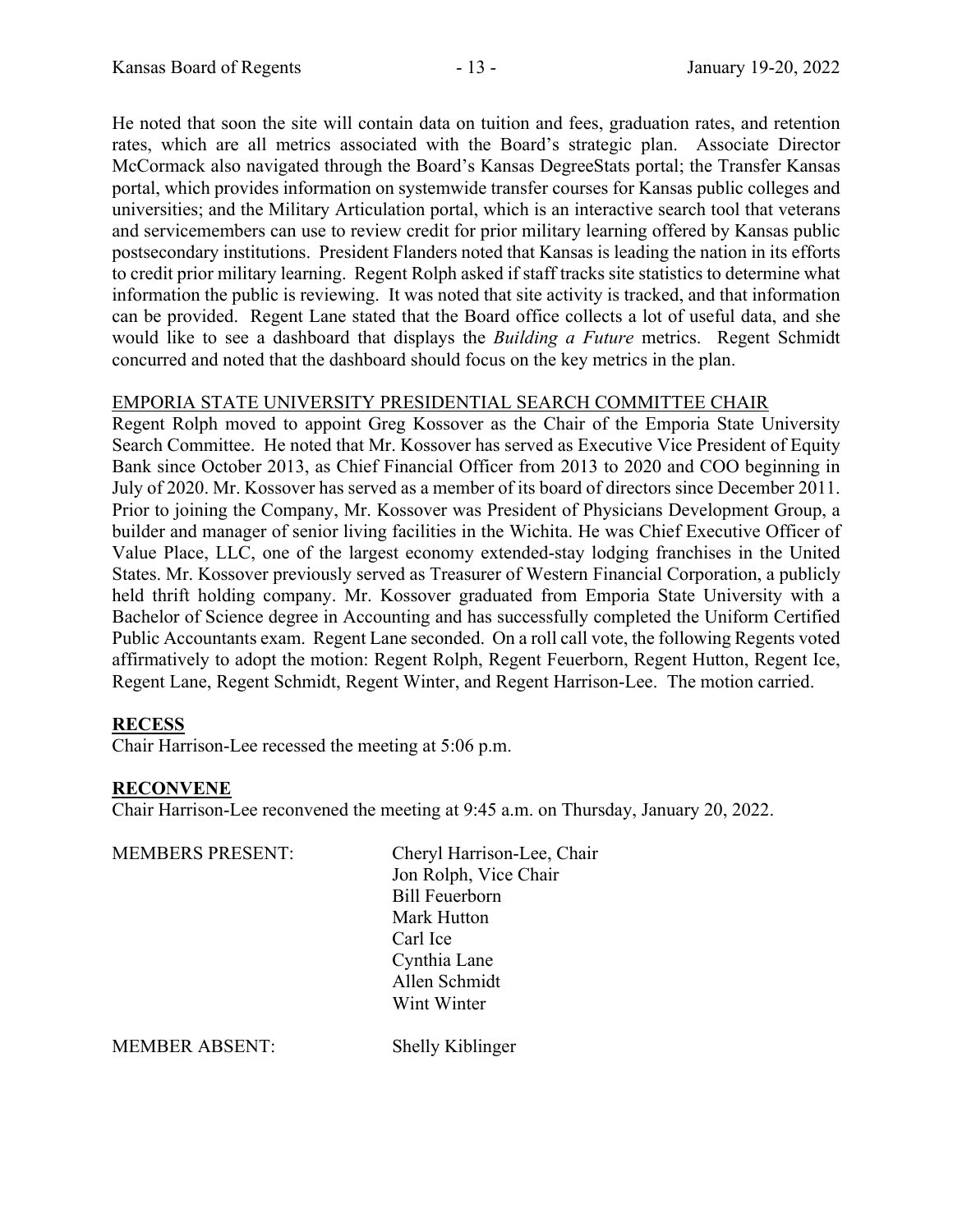### **CONSIDERATION OF DISCUSSION AGENDA**

#### *Presentation*

#### UPDATE ON THE KANSAS STATE BOARD OF EDUCATION'S GRADUATION REQUIREMENTS TASK FORCE

Chair Harrison-Lee welcomed Jim McNiece, State Board of Education Member, and Jarred Fuhrman, Principal at Basehor-Linwood High School. Member McNiece and Principal Fuhrman are co-chairing the State Board of Education's Graduation Requirements Task Force. In June 2021, the Commissioner of Education and the State Board of Education charged the Task Force to examine graduation requirements in Kansas in the following areas: 1) identify courses to add or delete from current requirements (if any), 2) review ways to demonstrate mastery of skills and competencies, 3) study need for value-added assets in addition to high school diploma (i.e. industry-recognized certificate, CTE, college credits), and 4) ensure all students are included and all opportunities for success are studied. Member McNeice stated that the Task Force membership is diverse and includes individuals from all over the state who represent different organizations in both the public and private sectors. Subcommittees were formed for each of the areas of focus and the members are looking at what other states have done, data that the Education Commission of the States has collected, and historical information on Kansas graduation requirements. It was also noted that the Task Force created a work group to focus on special needs students. Principal Fuhrman stated that the Task Force would like to receive feedback from the Board of Regents on what the higher education system sees as important requirements and noted that its next meeting was scheduled for March 3. After the Task Force collects all the feedback from the different stakeholders, it will present its recommendations to the State Board of Education for final consideration at its May meeting.

The Regents discussed how important it is for the two Kansas educational systems to continue to work together on issues that help students transition from secondary to postsecondary. The Board discussed how this process is especially difficult for first generation and disadvantaged students. Regent Schmidt stated that the state's college-going rate continues to decline and that there needs to be a way to identify those students who do not transition to the higher education system. The Board also discussed the idea of making the Free Application for Federal Student Aid (FAFSA) completion a graduation requirement. Regent Hutton believes it is important to create a vision on what higher education can do for individual students and does not know if requiring the FAFSA is the right approach since it is a complicated document to fill out. Regent Rolph noted that the Board asked the State Board of Education to consider making the FAFSA a graduation requirement during the joint meeting in September because the data shows that states that have implemented this as a requirement have higher college-going rates. Regent Lane stated that the College Advising Corps program is a model that could be used throughout the state and noted these advisors are in the high schools to help students move through the college admissions process. President Flanders also stated that there are barriers around sharing a student's Individual Plan of Study with the advisors on the college campuses. He believes if this information can be shared, higher education advisors can help students identify pathways in the higher education system that match their strengths and interests. Regent Harrison-Lee thanked Member McNiece and Principal Fuhrman for their presentation and noted that the Board will provide its feedback to the Task Force by March 3, 2022.